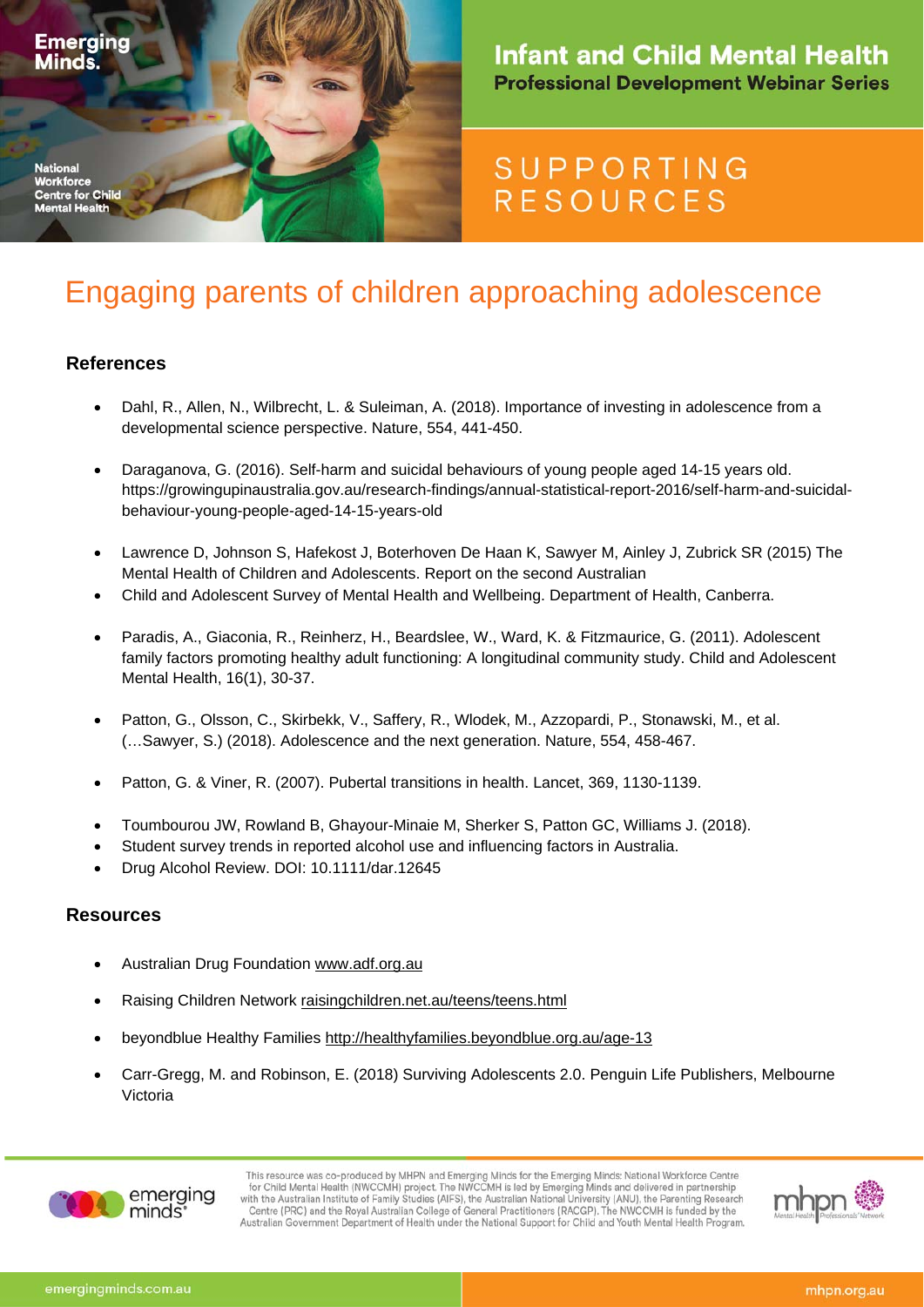

### **Infant and Child Mental Health Professional Development Webinar Series**

## **SUPPORTING RESOURCES**

# Engaging parents of children approaching adolescence

#### **Emerging Minds online training and resources**

#### **Websites**

Emerging Minds: National Workforce Centre for Child Mental Health web hub (resources, tools, training, evidence and news for professionals working in the health, social and community sectors)

www.emergingminds.com.au

Information on parenting teenagers:

- Raising Children Network raisingchildren.net.au/teens/teens.html
- Beyondblue Healthy Families http://healthyfamilies.beyondblue.org.au/age-13
- Reach Out for Parents https://parents.au.reachout.com/

Information on preventing harm from drug and alcohol use:

Australian Drug Foundation www.adf.org.au

New national initiative for better mental health in schools:

BeYou https://beyou.edu.au/

Information for young people and their parents about online pornography:

It's Time We Talked http://www.itstimewetalked.com.au/

Limiting internet use:

Cold Turkey https://getcoldturkey.com/

Information hub for evidence, resources and support for professionals working in the child, family and community welfare sector

CFCA information exchange https://aifs.gov.au/cfca/

Information and tools for professionals, parents, children and young people where parents experience mental illness

www.copmi.net.au



This resource was co-produced by MHPN and Emerging Minds for the Emerging Minds: National Workforce Centre<br>for Child Mental Health (NWCCMH) project. The NWCCMH is led by Emerging Minds and delivered in partnership<br>with the Centre (PRC) and the Royal Australian College of General Practitioners (RACGP). The NWCCMH is funded by the Australian Government Department of Health under the National Support for Child and Youth Mental Health Program.